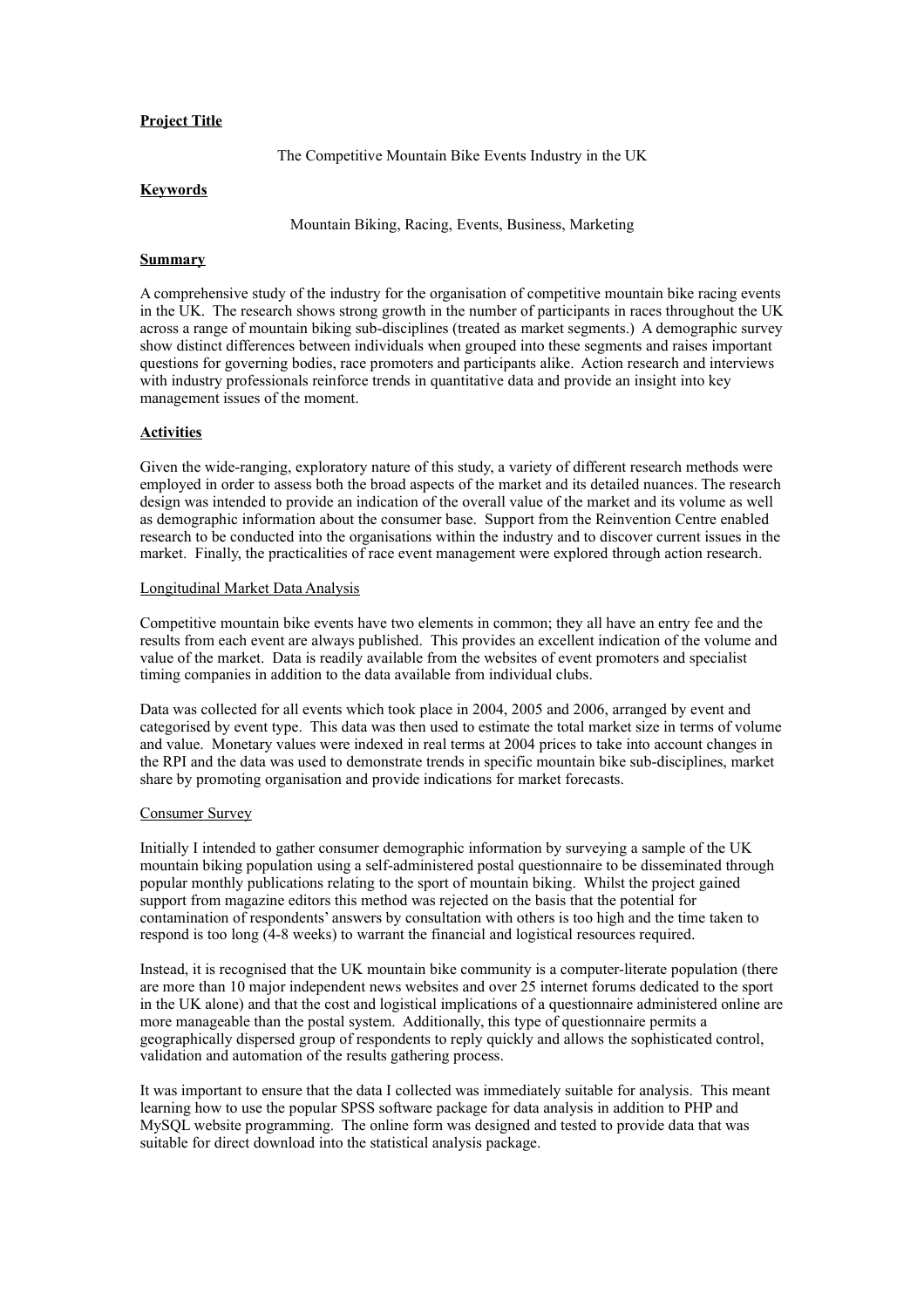In order to administer the questionnaire to the largest possible audience a non-monetary incentive was used to encourage a high response rate (a method noted to increase response rate by 12%-15%.) The incentive took the form of a 'prize-draw' which could be entered by completing the questionnaire. In order to avoid contamination of the results by respondents from outside of the desired population (participants of mountain biking) the prize was of little worth to non-mountain bikers. The questionnaire (and accompanying website) was promoted through press releases sent to every major UK-based mountain bike related printed publication, news website and online specialist mountain bike forum.

## Interviews with Industry Professionals

In order to successfully profile the market it was necessary to gain an understanding of the key problems facing the industry, the organisations within the industry and the individuals working within those organisations. It was also necessary to identify key external bodies and the influence they have on the market. This was done by conducting semi-structured interviews with a range of industry professionals because the information required was too complex to be gathered by questionnaire and the questions too open-ended to permit any other approach. Furthermore, it has been shown that by establishing personal contact participants are more likely to respond well to the researcher's questions, especially where the subject is interesting and relevant to their work. This was certainly the case in this project and I have made a number of friends and useful contacts both through the interview and the dissemination processes.

In order to gain as much information as possible, the list of topics for discussion in each interview was flexible and adapted to the specific organisational context of each interviewee. The order of questions was also be flexible and permitted the interviewee to talk at length on subjects which they find most pertinent. I found that by using a variety of open and probing questions and by demonstrating attentive listening skills, often deliberately holding-back my own thoughts I was best able to get interviewees to talk candidly about their organisation and the problems they face.

With the interviewee's permission the interviews were recorded using a small video camera and microphone attached to a laptop computer. This allowed me to focus on questioning and listening rather than taking notes during the interview and it also served to provide an unbiased account of the dialogue for future reference. It was clear in come interviews that there were adverse effects of overtly recording the individual during the interview (interviewees may feel unable to talk openly on certain subjects.) In response to this I began to create a false ending to the interviews at which point the video and audio recording equipment was switched off. This provided an opportunity to address any topics which were impeded by the presence of active recording equipment. With the interviewees permission a short edited clip of the interview was disseminated via the project website as part of the efforts made to attract visitors to the site and promote the online questionnaire.

Topics of discussion varied according to the organisation but followed a general pattern:

- Individual's background, both professional and sporting.
- Organisation's history.
- Current range and type of events offered.
- Methods of best practice.
- Marketing methods.
- Business risks.
- Interaction with sport governing bodies.
- Broad factors influencing activities (using PESTLE model.)

My initial plans for this section of the research were vastly ambitious, perhaps unnecessarily so. I had originally planned (and budgeted) for more than 20 interviews in the UK and one in France all arranged within tight schedules which failed to take into account the numerous situations which prohibit interviews from taking place. It soon became clear that it was going to be logistically impossible to complete every interview within my permitted budget and the allotted time. Often, not all of the identified interviewees within a particular geographic region would be available within the suitable date-range and some refused to be interviewed. Consequently, multi-day trips (originally planned with numerous interviews across a particular geographic region) became long journeys for just one or two interviews.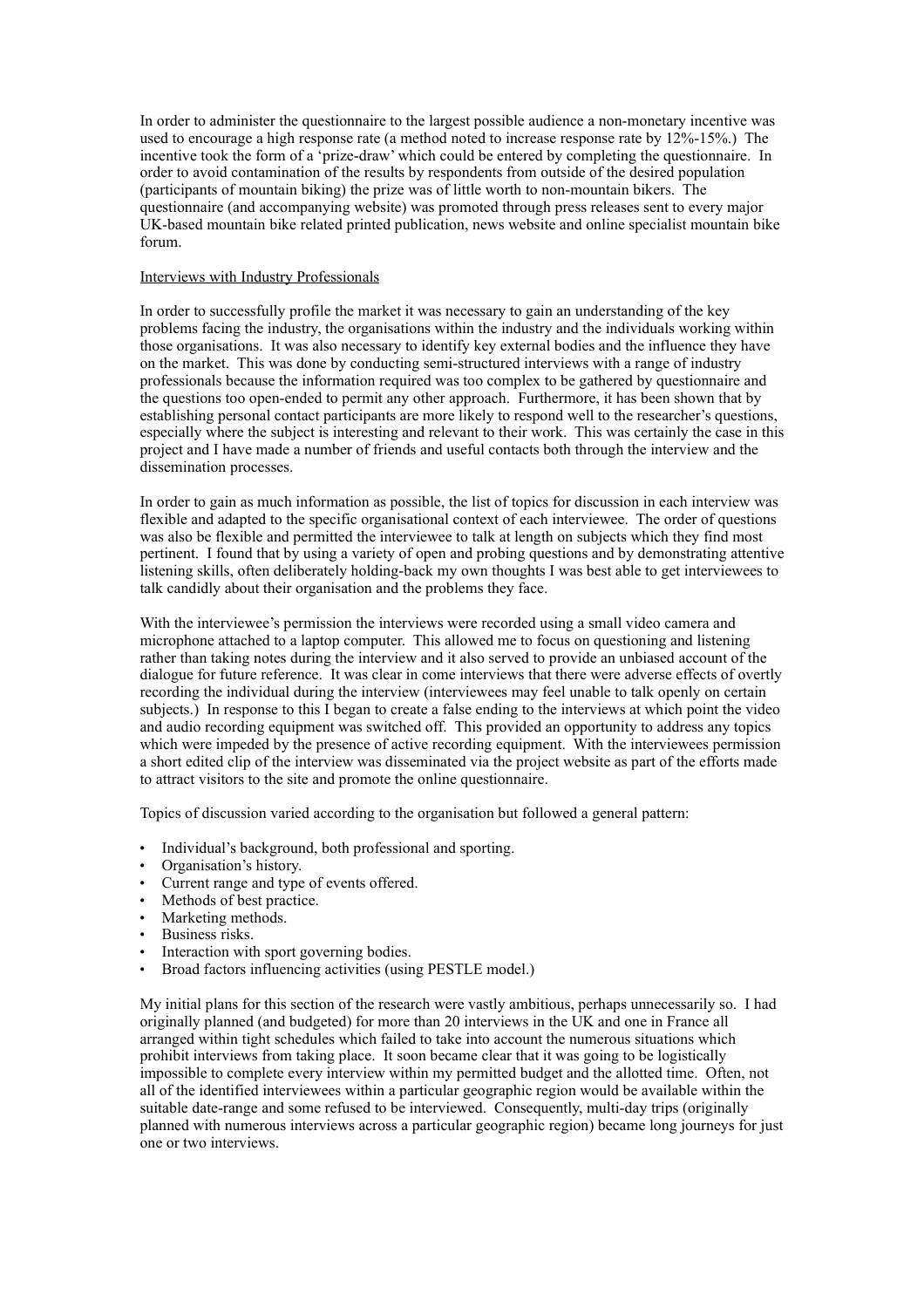Nevertheless, the responses of interviewees varied very little in discussion of particular aspects of event organisation. It became apparent that the initially proposed number of interviews would add little to the value of the project findings. Instead it was decided that it would be more beneficial to spend the remaining budget on developing a more appropriate method of dissemination, this will be discussed further in the section on project outcomes.

#### Action Research – Becoming an Event Organiser

To be able to fully comprehend the practicalities of event management there is little substitute for practical experience. By merging the roles of researcher and practitioner it was possible to achieve a more in-depth understanding of the issues facing managers in the industry and, where possible, suggest areas for improvement.

The race series consisted of 3 4X type events which attracted between 35 and 65 participants to each. Permission was given by the landowner, Warwick District Council, for the events to take place at the Campion Hill Bike Track in Royal Leamington Spa on the Sunday  $28<sup>th</sup>$  January, Sunday  $25<sup>th</sup>$  February and Sunday  $11^{\text{th}}$  March 2007 respectively. The purpose of this exercise was to determine the costs associated with organising and executing a competitive mountain bike event and to understand the practical problems experienced by managers of these events. In addition, I was able to provide lowcost events in an area of the UK which lacks regular accessible mountain bike racing.

## **Outcomes**

## **Supply**

Table 1: Market Size

| Year | Volume | Index | Value      | Index* |
|------|--------|-------|------------|--------|
| 2004 | 32,188 | 100   | £739,918   | 100    |
| 2005 | 37,795 | 117   | £950.559   | 125    |
| 2006 | 40,659 | 126   | £1,106,180 | 141    |

\*Adjusted according to inflation with data from the National Statistics dataset.

The market for competitive mountain bike events shows signs of strong growth (Table 1.) This is evidenced by a consistent increase in both volume and value of participants throughout the research period. Furthermore, many industry professionals are optimistic for the future of the market and most are keen to introduce new events within the next two years.

Current trends indicate an overall growth rate of 10-15% per year in volume and 15-25% in value. This is based on trends in market data between 2004 and 2006 and indications of potential future interest in participation in competitive mountain bike events. New entrants to the market, new sponsors for large scale endurance/marathon events and opinion of industry professionals all display promising signs of continued growth.

Nevertheless, it is difficult to provide an accurate forecast for a market which relies heavily on the voluntary efforts of individuals and which is prone to the uncertain effects of changes in legislation, poor weather and outbreak of disease in addition to shifts in consumer opinion. A more conservative estimate is required, especially due to the relatively small size of the current consumer population. The market is growing but at an uncertain rate. Projections are given here as an estimate of future growth.

Table 2: Forecast Volume Growth by Segment

|                        | 2006   |               | 2007   |       | 2008   |               | 2009   |               | $\frac{6}{9}$<br>Change |
|------------------------|--------|---------------|--------|-------|--------|---------------|--------|---------------|-------------------------|
|                        | Volume | $\frac{6}{9}$ | Volume | $\%$  | Volume | $\frac{0}{0}$ | Volume | $\frac{6}{9}$ | $06-09$                 |
| <b>Downhill</b>        | 12281  | 30%           | 13263  | 30%   | 14324  | 30%           | 15470  | 31%           | 26%                     |
| <b>Cross Country</b>   | 9710   | 24%           | 9807   | 22%   | 10003  | 21%           | 10303  | 20%           | 6%                      |
| <b>Enduro/Marathon</b> | 13272  | 33%           | 15263  | 35%   | 17095  | 36%           | 18805  | 37%           | 42%                     |
| 4X                     | 668    | $2\%$         | 721    | $2\%$ | 779    | $2\%$         | 841    | $2\%$         | 26%                     |
| Dirt-Jump              | 293    | 1%            | 308    | $1\%$ | 333    | $1\%$         | 366    | $1\%$         | 25%                     |
| Trials                 | 1213   | 3%            | 1237   | 3%    | 1249   | 3%            | 1261   | $2\%$         | $4\%$                   |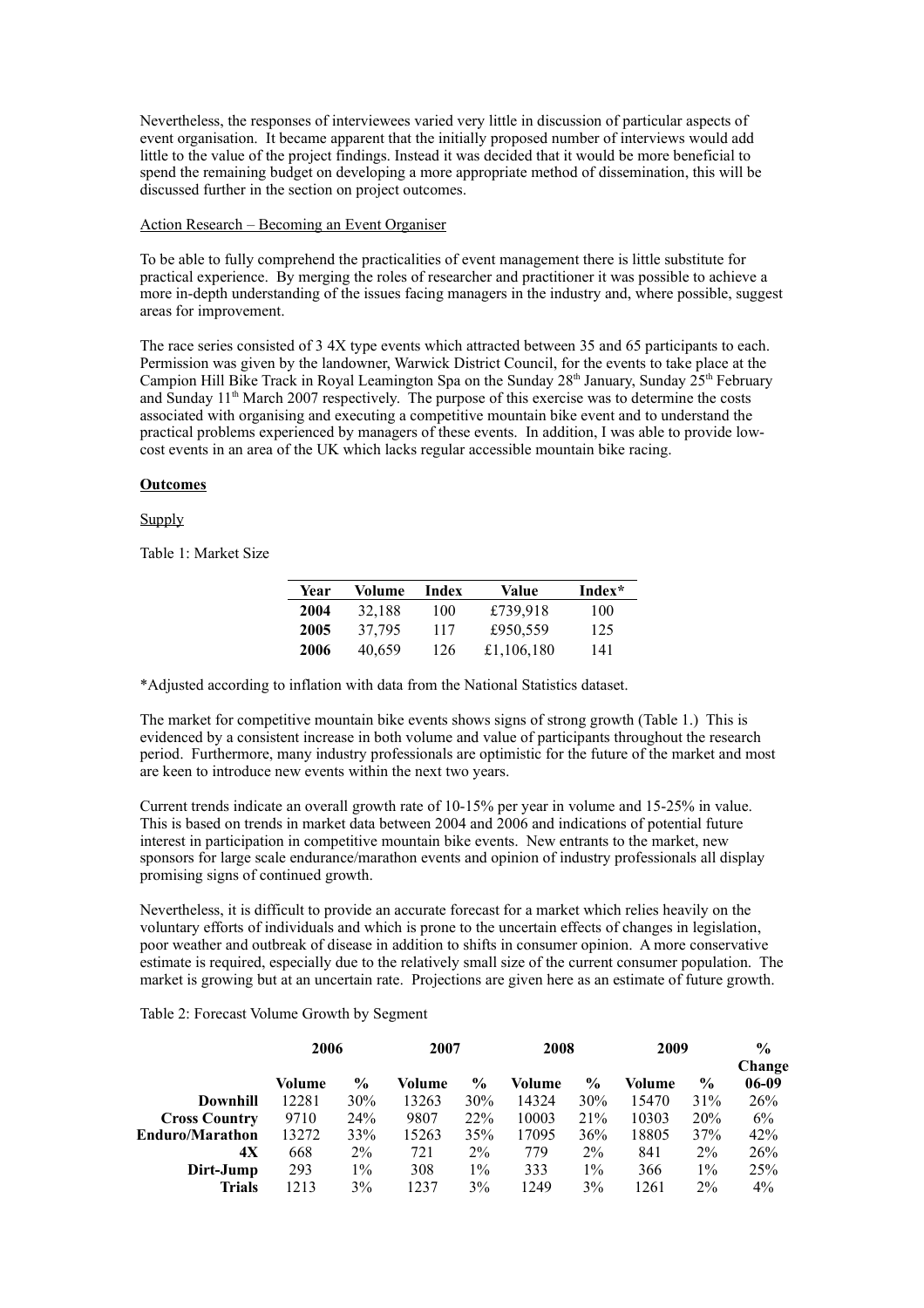| <b>Trailquest</b> 3222 8% 3319 8% 3419 7% 3522 7% 9% |  |                                                      |  |  |  |
|------------------------------------------------------|--|------------------------------------------------------|--|--|--|
|                                                      |  | <b>Total</b> 40659 100 43918 100 47202 1 50568 1 24% |  |  |  |

Growth in each segment requires a sustained consumer interest in the discipline and continued effective organisation of events by the current market leaders. Problems within the industry regarding the availability of venues in addition to changes to legislation regarding uplift facilities and their associated costs may impede growth. This is particularly relevant in the downhill segment which currently appears to be running at maximum capacity.

Broad economic factors, notably the projected increase in the UK population of males ages 20-24 and the continued growth in personal disposable income will facilitate growth 1 .

## Demand

882 questionnaire respondents (estimated to be approximately 10-15% of the desired population) provided a high quality dataset which displayed some interesting characteristics. Firstly (although unfortunately unsurprisingly) it is noted that female participation is very low at just 7%. Whilst many event organisers, governing body officials and participants express regret at this inadequacy it remains unclear what the best method of addressing this issue is.



Figure 1: Consumer Age Distribution in the UK Competitive Mountain Bike Event Market

The mean age of a consumer in the market is 26 years (S.D.  $= 9$  years.) More than 50% of the market consumer population is between the ages of 18 and 30 years. Figure 1 shows a sharp uptake of consumption between the ages of 10 and 20 years before a levelling-off which occurs amongst consumers aged, on average, 24 years. This may be explained by the relative newness of the sport or the demanding physical nature of the activity.

Figure 3: Consumer Age Distribution by Segment (Data points removed for clarity.)

<sup>1</sup> Mintel (2005) **Extreme Sports – UK.** [Internet] Available from <http://reports.mintel.com/>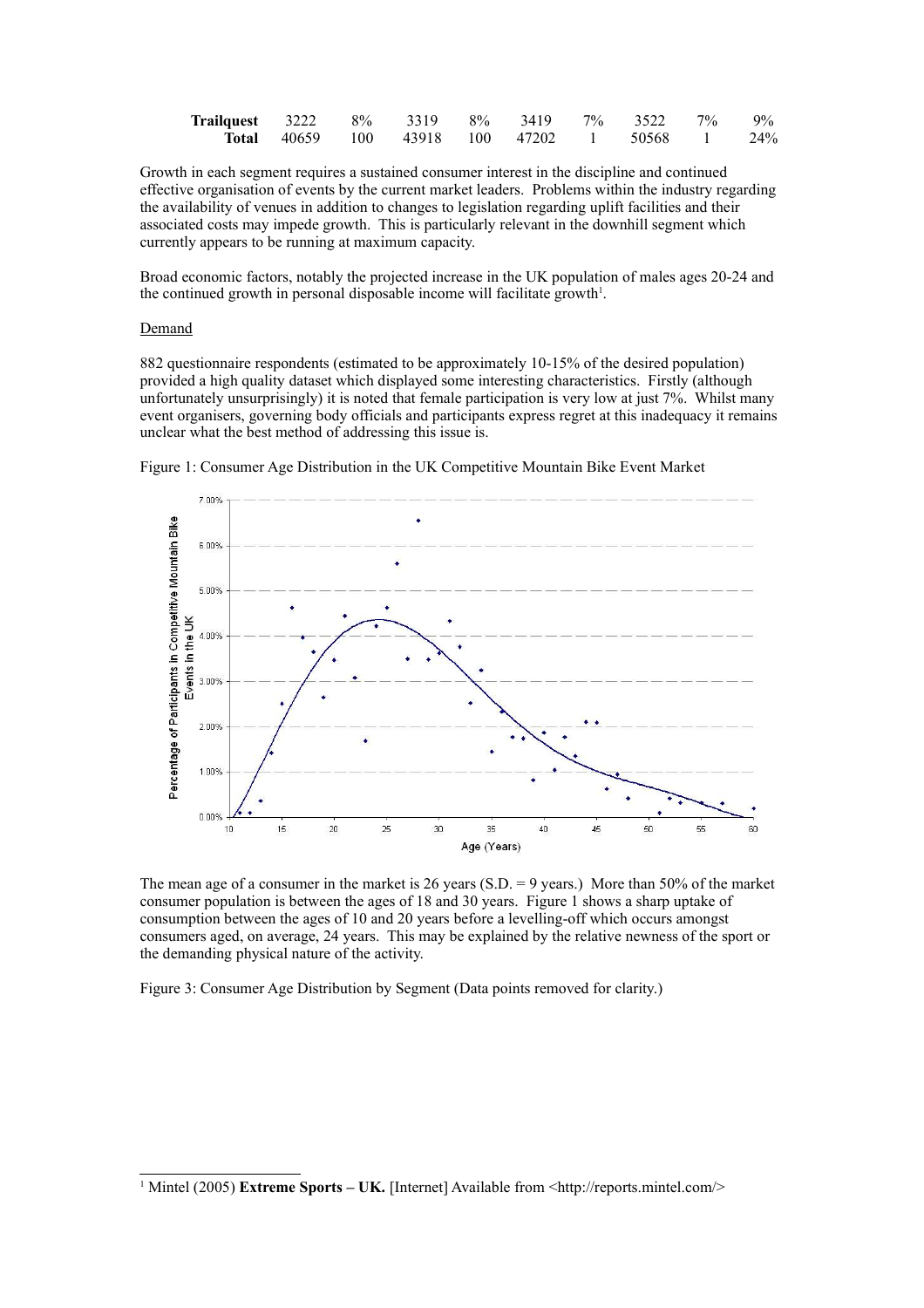

Figure 2 shows the difference in consumer age distribution between each market segment. The segment populations of downhill, 4X, dirt-jump and trials are notably younger M(*24, 23, 19, 22*) than those of cross country, endurance/marathon and trailquest M(*29, 31, 33.*)

The socioeconomic classification of consumers (figure 3) reveals further differences between consumer groups for each segment of the market. 30% of all consumers are full time students or long term unemployed. Given the age distribution for the population it is suggested that the majority of these are likely to be full time students. They constitute nearly half of all consumers in the downhill segment, around a quarter of the cross country segment and approximately one sixth of the endurance/marathon segment.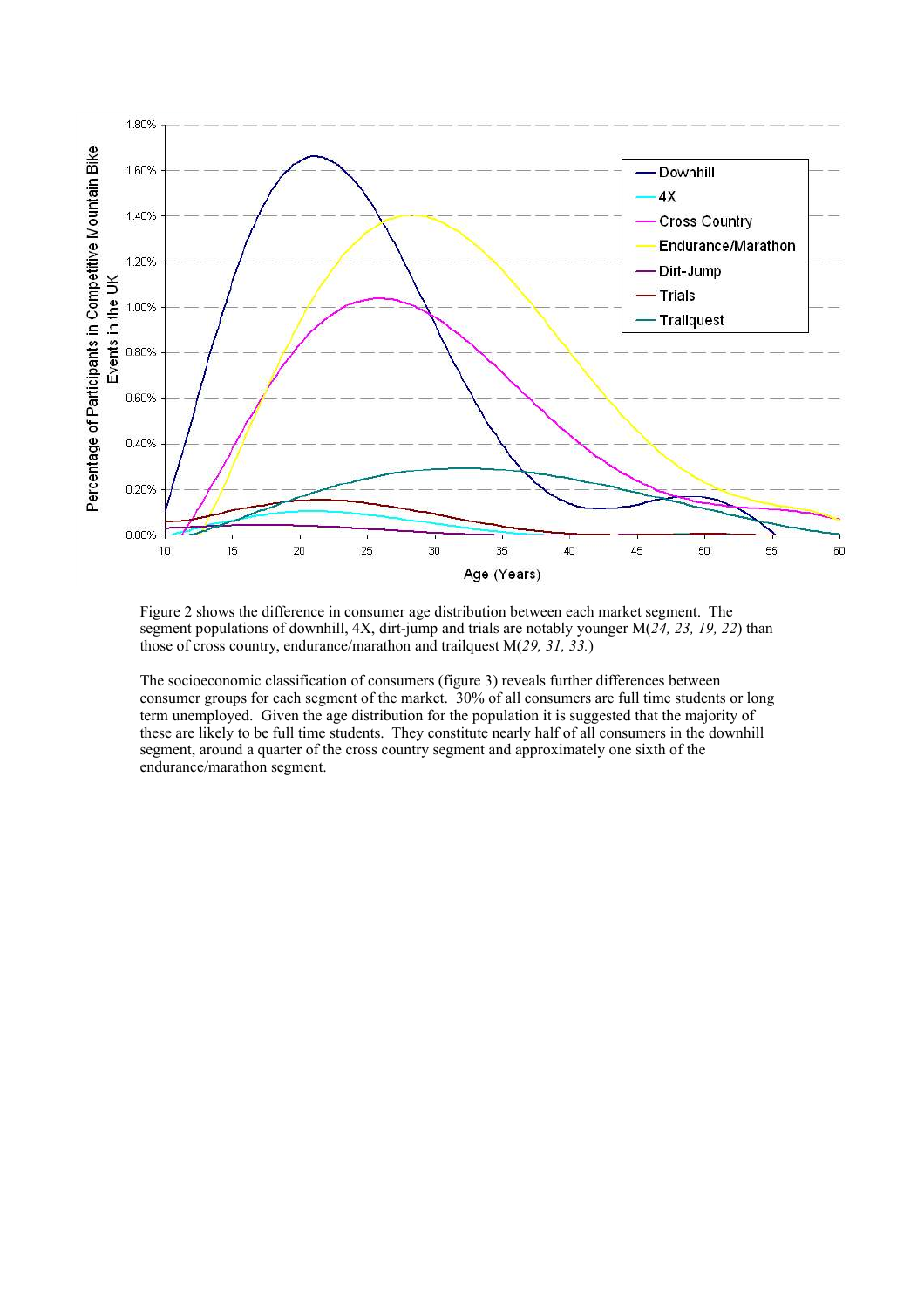



56% of consumers in the market occupy managerial or professional qualifications with around half of these participating in endurance/marathon type events. Two-thirds of the endurance/marathon segment is composed of consumers from this socioeconomic category who receive, on average, an annual gross personal income of between £25,000 and £34,999.

In a grouping akin to that evident in the age distribution of consumers by segment, the cross country, endurance/marathon and trailquest segments consist of 60-70% of consumers from managerial and professionally qualified occupations. Furthermore, 50-60% of consumers in each of these segments receive more than £25,000 in gross personal income per annum. In contrast, more than 40% of consumers in the downhill, 4X, dirt-jump and trials segments are full-time students or long term unemployed. In addition, more than 50-60% of the consumers in these segments have an annual gross personal income less than £15,000.

## Key Management Issues

**Volunteer labour** is instrumental to the successful functioning of a competitive mountain bike event. Without it, many activities are not safely possible and paid labour in the UK is too costly for organisations in this market in the volumes required. There are a number of proven strategies for attracting volunteers and whilst they are technically unpaid labour it is common to pay a fixed *per diem* amount towards expenses. Effective management of volunteers (and ultimately, retention of this valuable resource) is crucial. A useful model to consult in dealing with volunteer workers is the popular Hierarchy of Needs (Maslow, 1943.)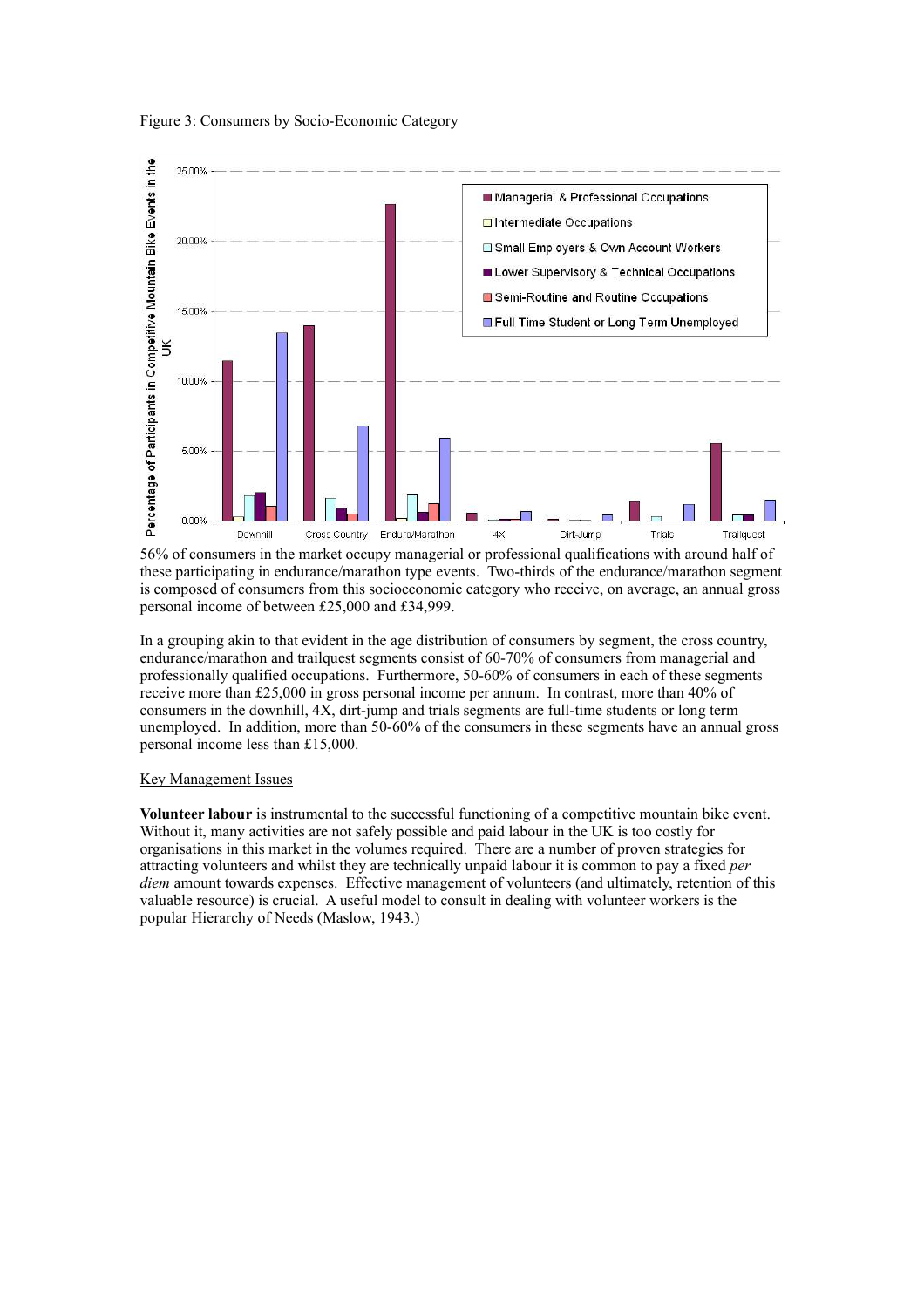

According to Maslow's theory, humans will first seek to meet basic physiological needs before attempting to satisfy 'higher needs' In the case of volunteer workers, particularly in the rugged outdoor environment in which most competitive mountain events take place, it is vital that event organisers tend to the basic physiological needs of these individuals. Only then may they feel they have attained higher needs such as the feeling of respect of others, friendship and achievement. To do this, organisers may require the appointment of a 'head volunteer' or paid individual to be responsible for ensuring volunteers' well-being. They may also implement a system of shift-working, job rotation or job-sharing to alleviate boredom. Attempting to pay volunteers can devalue the experience for them, especially where there is a wide range in age, socioeconomic category and income amongst the volunteer team. Top organisers negotiate trade prices or sponsorship arrangements on ostensibly valuable goods and provide them as gifts to volunteers who are then free to do as they please with the item(s.) Managing value in this manner whilst conserving the organisation's cash reserves allowing for greater overall flexibility.

**Landowner fees** vary greatly throughout the UK. A variety of different arrangements exist, including fixed-rates, rider levies, arrangements involving the right of the landowner to charge a car parking fee and the occasional benevolent landowner content to be paid in whiskey! The principle landowner, however, is the Forestry Commission (FC) which manages 722,000 hectares of forest in Scotland, England and Wales. 2 It is evident that the structure of the FC either does not lend itself to common policy nation wide or that individual forests are given freedom to set prices for recreational use of the land they manage as they see fit. Collective action on the part of competitive mountain bike event organisers could be used to seek and negotiate a single, uniform price or pricing equation to make basic savings on the costs of running an event. Furthermore, advocacy groups and national cycling bodies could do more to lobby for even greater provision for mountain bikers as part of the overall strategic requirements of this non-ministerial Governmental department.

**Strategy** is an important issue for all organisations currently engaged in the competitive mountain bike event market. There are a handful of firms who provide services to the industry but often organisations choose to keep every activity internal to their organisation (making, not buying.) The most common of these in the downhill segment, for example, is timing. Certain organisations (SDA and NACC in particular) operate this activity themselves but externalise other activities, notably uplift. The theory behind this is logical enough; it is a 'crucially important' part of the value chain in the service they provide so they choose to keep it internal. Critically, it is also feasible in terms of the working capital required. Uplifts are a more capital intensive activity and are, consequently, externalised.

In his chapter 'Strategy as Orchestrating Knowledge'<sup>3</sup> John McGee argues that the product value chain may be deconstructed and certain elements outsourced to permit the organisation to focus on its core competence. This strategy is adopted by the top organisations in the market for competitive mountain

<sup>2</sup> Forestry Commission (2007) **About Us.** [Internet] Available from: <http://www.forestry.gov.uk>

<sup>3</sup> McGee, J (2003) **Strategy as Orchestrating Knowledge.** In: Cummings, S. & Wilson, D. Eds (2003) **Images of Strategy.** Oxford, Blackwell. pp136-63